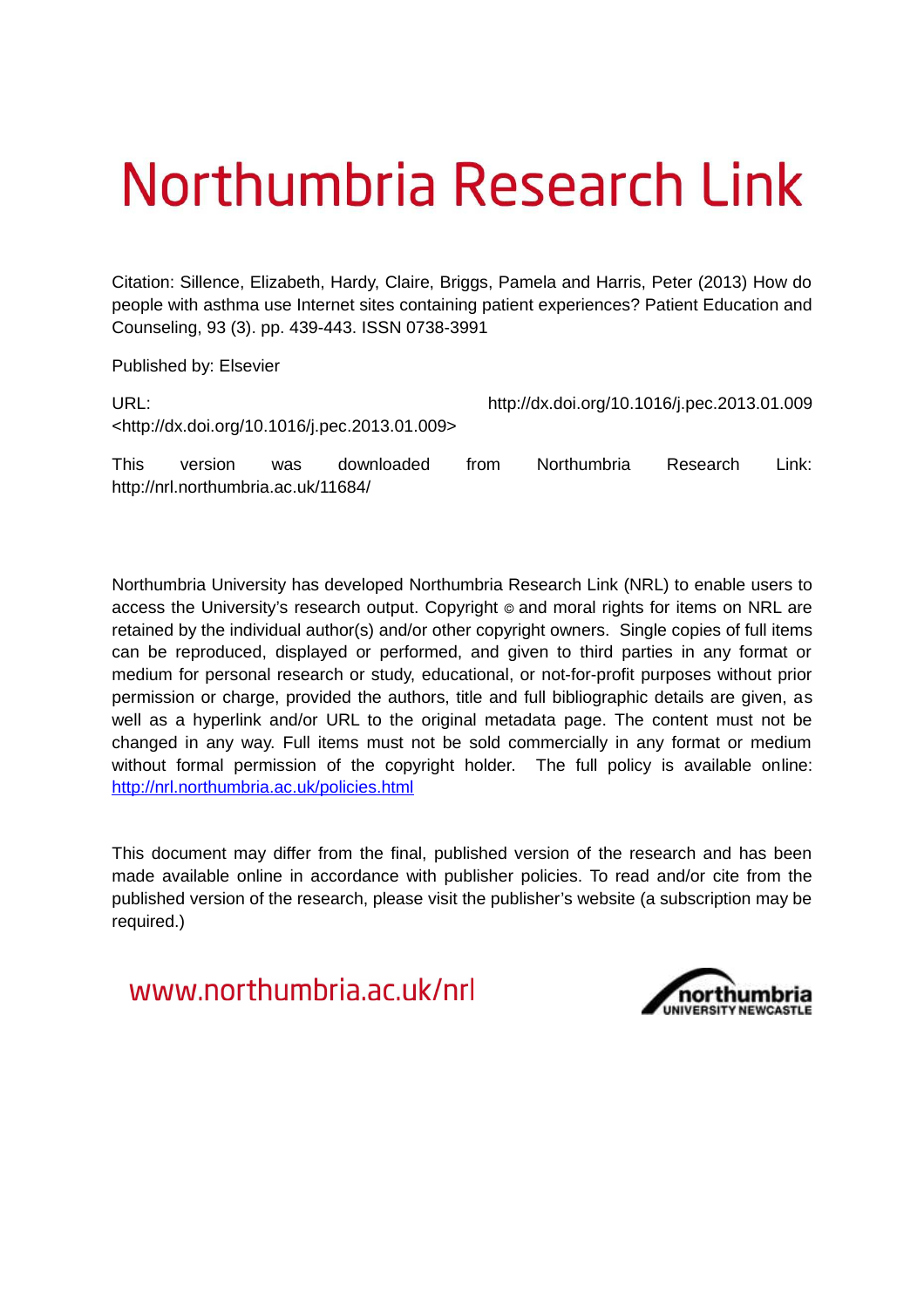# **TITLE: How do people with asthma use Internet sites containing patient experiences?**

# **AUTHORS NAMES AND AFFILIATIONS:**

Elizabeth Sillence<sup>a</sup>, Claire Hardy<sup>a</sup>, Pam Briggs<sup>a</sup>, Peter R Harris<sup>b</sup>

<sup>a</sup> Psychology and Communication Technology Laboratory, Department of Psychology, Faculty of Health and Life Sciences, Northumberland Building, Northumbria University, Newcastle upon Tyne, UK, NE1 8ST. E-mails: [elizabeth.sillence@northumbria.ac.uk](mailto:phoenix.mo@northumbria.ac.uk); [claire2.hardy@northumbria.ac.uk](mailto:claire2.hardy@northumbria.ac.uk); [p.briggs@northumbria.ac.uk](mailto:p.briggs@northumbria.ac.uk)

<sup>b</sup>School of Psychology, Pevensey Building, University of Sussex, Falmer, UK, BN1 9QH. Email: [p.r.harris@sussex.ac.uk.](mailto:p.r.harris@sussex.ac.uk)

# **CORRESPONDING AUTHOR:**

Elizabeth Sillence, Psychology and Communication Technology Laboratory, Department of Psychology, Faculty of Health and Life Sciences, Northumberland Building, Northumbria University, Newcastle upon Tyne, UK, NE1 8ST. E-mail: [elizabeth.sillence@northumbria.ac.uk](mailto:elizabeth.sillence@northumbria.ac.uk); Telephone: +44 (0)191 2437246; Fax: +44 (0)191 227 4515.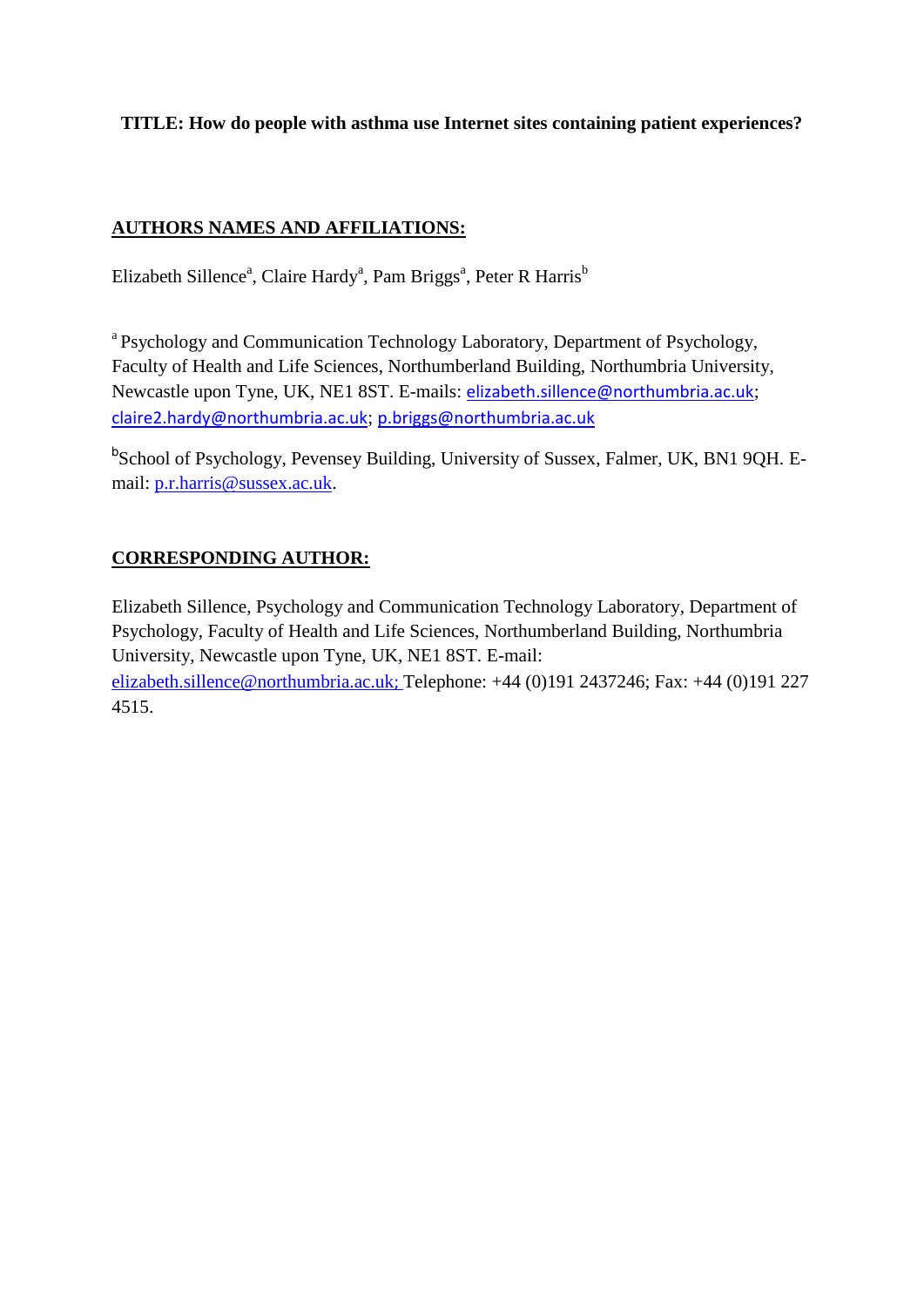## **How do people with asthma use Internet sites containing patient experiences?**

**Objective:** To understand how people engage with websites containing patient authored accounts of health and illness. To examine how people with asthma navigate their way through this information and make use of the patient experiences they find.

**Methods:** Twenty-nine patients with diagnoses ranging from mild to severe asthma were shown a range of websites, some containing patient experiences, and selected two sites to explore further. They discussed their choices in a series of focus groups and interviews.

**Results:** Participants were influenced initially by the design quality of the sites and were subsequently drawn to websites containing patient experiences but only when contributions were from similar people offering 'relevant stories'. The experiences reminded participants of the serious nature of the disease, provided new insights into the condition and an opportunity to reflect upon the role of the disease in their lives.

**Conclusion:** For people with asthma websites containing other patients' personal experiences can serve as a useful information resource, refresh their knowledge and ensure their health behaviours are appropriate and up-to-date.

**Practice Implications:** Health professionals should consider referring asthma patients to appropriate websites whilst being aware that online experiences are most engaging when they resonate with the participants own situation.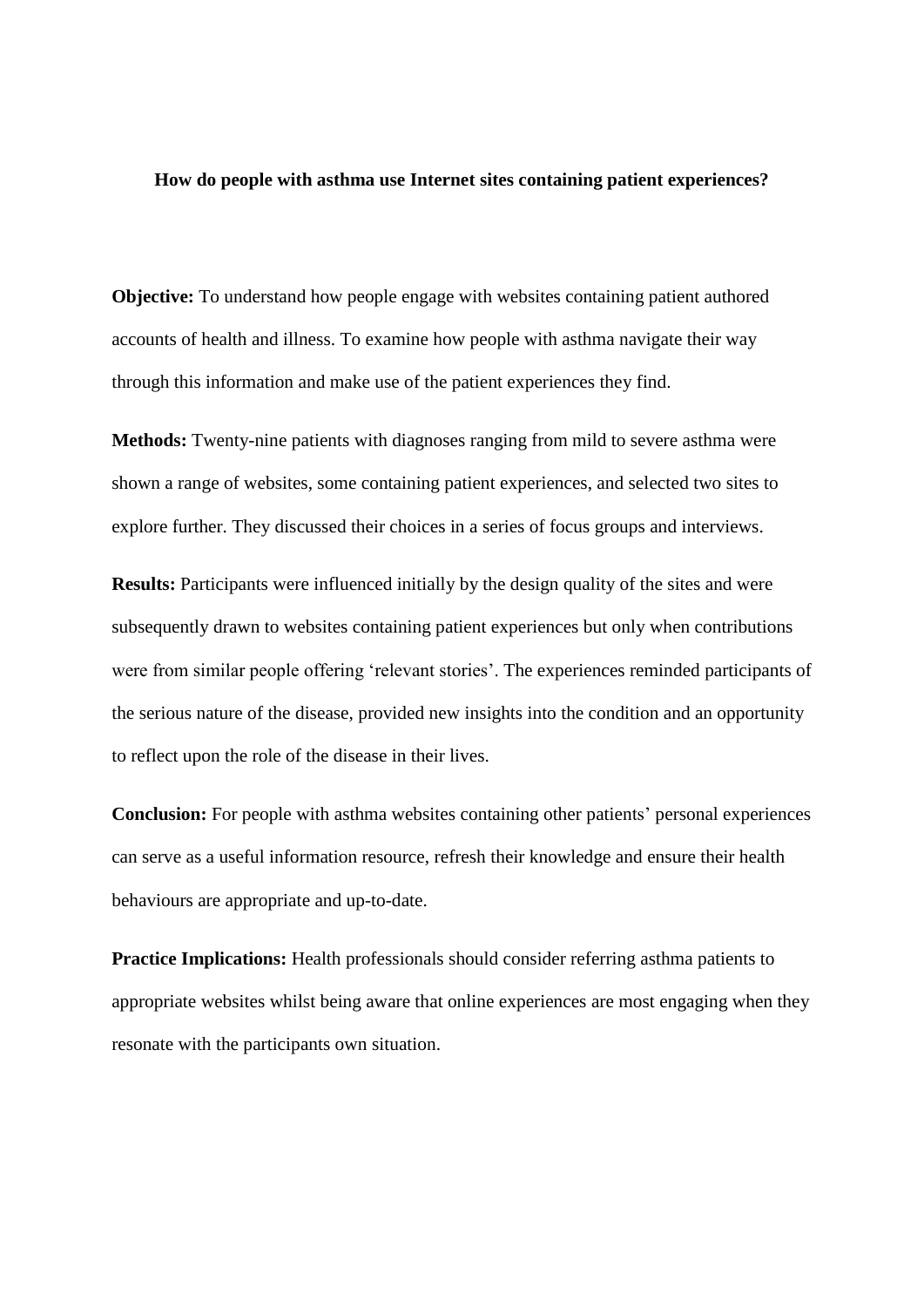## **1. Introduction**

The World Health Organisation estimates that 235 million people worldwide suffer from asthma [1]. In the UK there are currently 5.4 million people receiving treatment for asthma, with an average of 3 people per day dying from the condition [2]. Asthma control is seen as the primary goal of asthma treatment with patients playing an important role in managing or controlling the condition day to day [3]. The aim behind active asthma management is to improve long-term control of the condition and to reduce the need for emergency treatment [4], as better management has been associated with improved outcomes [3].

The literature suggests that self-management is often poor with some patients failing to take their medication appropriately. There are a number of reasons for this, including forgetfulness [5], failure to accept being an asthma sufferer [6], and an over reliance on medical self management plans that fail to take account of the patients' experiential knowledge and the context of their daily lives [7]. There is little agreement, even between clinicians, about what good asthma control entails [8]; however knowledge appears to be important [9]. Whilst asthma patients typically report a desire to have more information there are individual differences in terms of information needs and differences in relation to asthma severity [10].

For many conditions, the Internet provides a major source of health information [11, 12]. Yet early reviews of asthma websites revealed problems with accessibility, as well as poor quality, and content that failed to meet the needs of asthma patients [13]. Subsequently, both the source and the nature of e-health content have changed rapidly, with much more patientfocussed content [14]. Indeed, patients themselves now provide a crucial source of online health material and the number of people accessing patient-authored content, in particular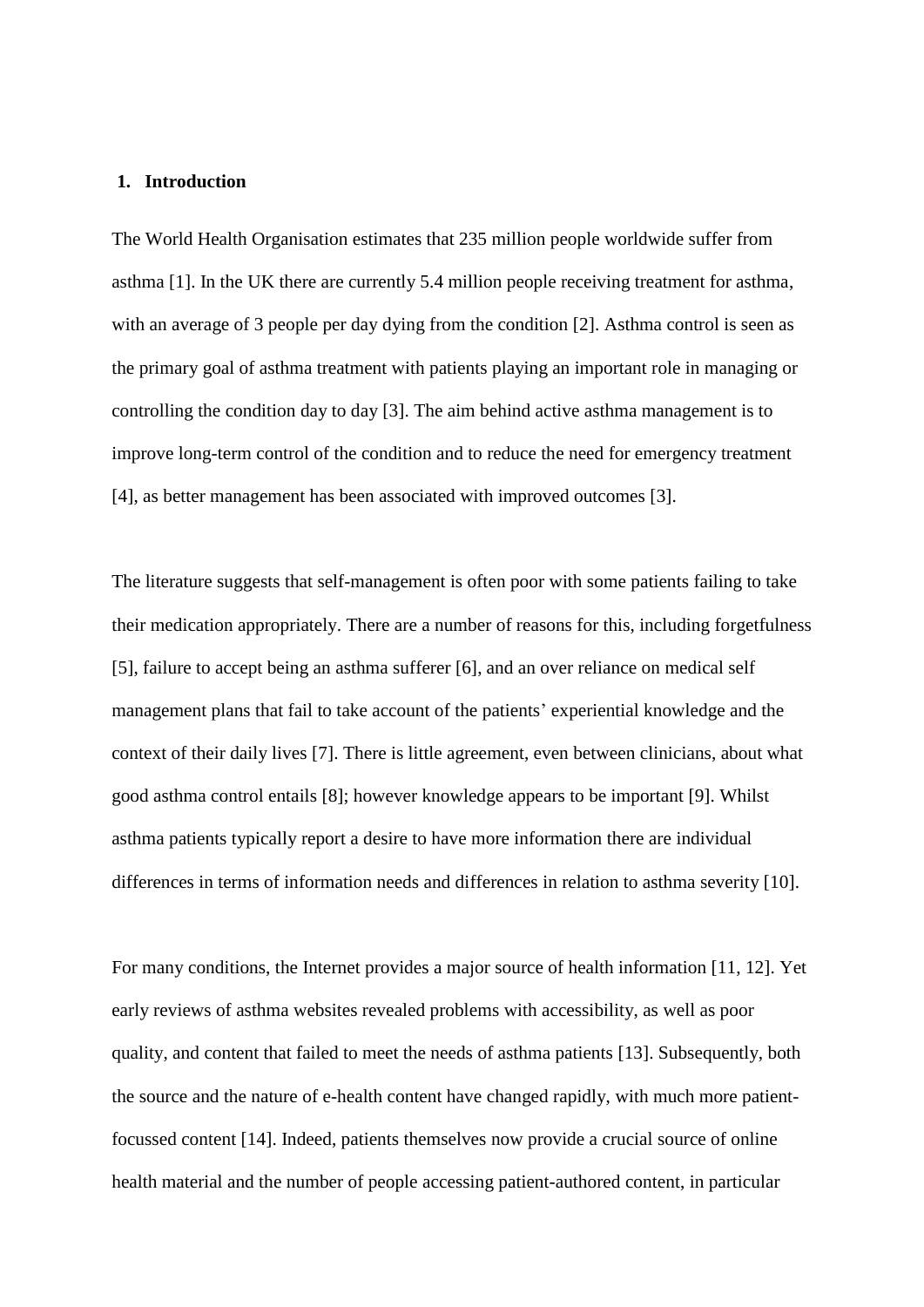those with chronic conditions, has greatly increased [15]. **There is increasing evidence that the sharing of patient experiences forms an important part of health-related Internet use [16] and we know that for some patient groups, access to practical and experiential information from other patients is highly valued [17-19]. The supportive functions of online patient experiences have also been noted across a number of health conditions (e.g. HIV/AIDS, [16], Huntington's disease, [18] and arthritis and fibromyalgia [20]. Simply reading or hearing about other patients' experiences can provide people with a sense of 'being supported' [21].**

Despite this, little is known, about how people with asthma view online patient experiences and how they make use of the information they find, even though there are a number of interesting issues that may influence sufferers' use of online patient experiences. Firstly, as the condition is often diagnosed in childhood, many patients may feel they have passed the critical point at which they needed relevant information about asthma. Secondly, the condition varies widely in terms of severity and triggers, which means that patients can differ greatly both in terms of their experiences and contact with health professionals. Finally, the extent to which people view themselves as being someone 'with asthma' also varies, raising questions about how patient identity influences the decision to interact with online patient experiences.

In this study we explore how people with asthma navigate their way through online information and make use of the shared patient experiences they find. We explore the types of experiences they are initially drawn to and ask what makes them choose to engage with certain experiences whilst rejecting others. We also examine how they view, value, and use the information they glean from online patient experiences.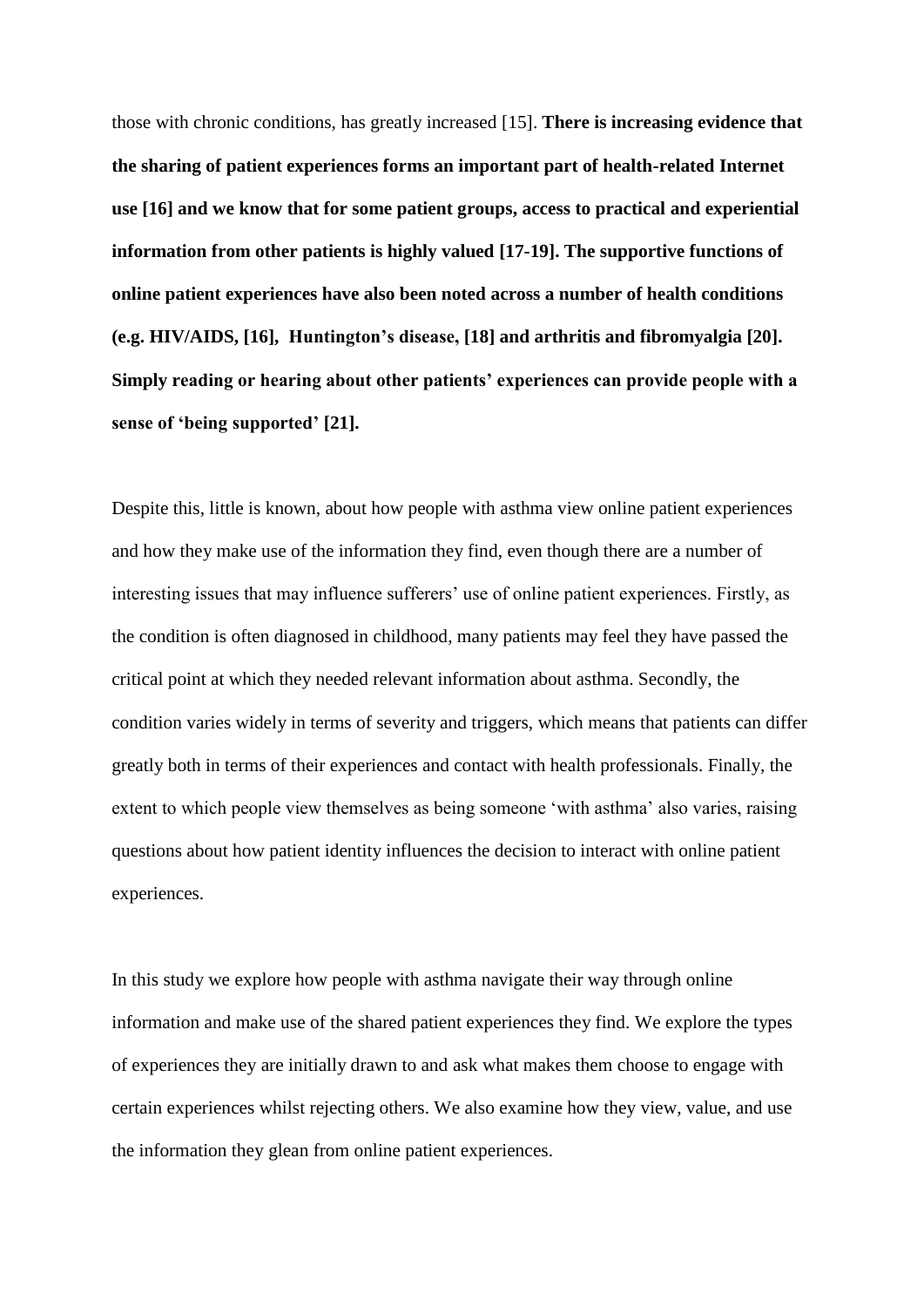## **2. Method**

### **2. 1. Participants**

A total of 29 asthma sufferers, (12 men, 17 women, aged 19-64 years) with experience of using the Internet, took part. Participants were recruited through a number of sources, including newsletters, flyers, and by contacting various health support groups across the UK. Asthma severity and length of condition also varied. The sample had been diagnosed with asthma for periods ranging from 3 months to 56 years ( $M = 14.6$  years). Overall, 13 rated their asthma as mild, 12 as moderate and two as severe (two participants did not disclose the severity of their condition).

## **2. 2. Design**

**Having received ethical approval for the research project from the School's ethics committee the data was then collected over two time periods. During the first data collection period participants took part in focus groups. The second data collection period ran concurrently with a larger study that gathered additional data reported elsewhere (in prep) and for that reason participants in that collection period took part in individual interviews.** Both studies had a similar general format (that we have successfully used previously, [22] in which participants used the Internet to search for and select websites of interest within a restricted search. **All participants were given a participant information sheet to read before providing their informed consent.** Those that took part in the focus groups were shown seven pre-determined sites, representing a range of asthma information sites and experiences. Every site contained patient-relevant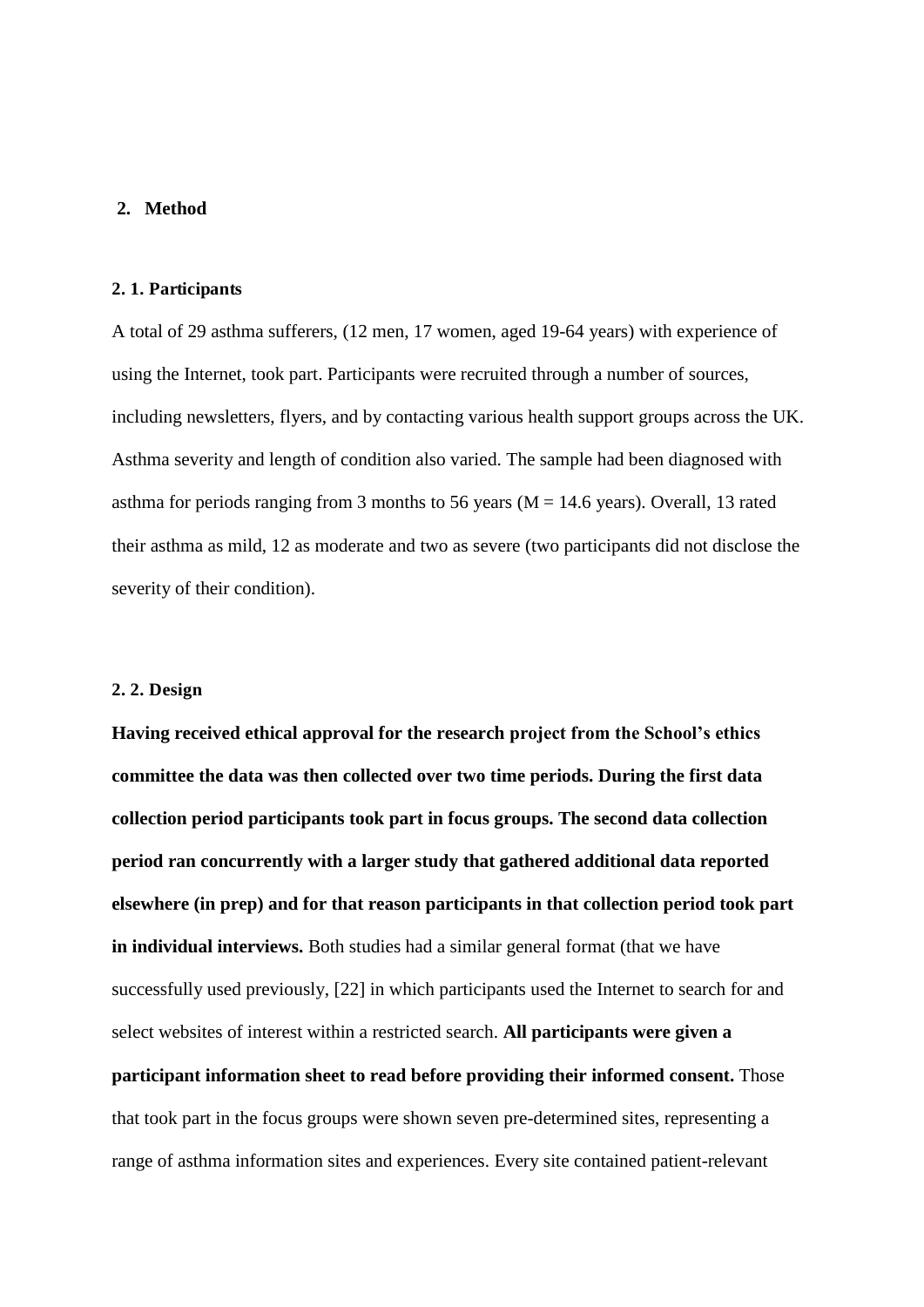material, but only four of the seven sites contained patient experiences. Participants that took part in the individual interviews were shown seven sites all containing patient experiences in different formats e.g. blogs and forum messages. This allowed us to explore further user preferences for different types of experience. All participants were given an hour to explore these sites freely. Following their initial exploration, during which they recorded first impressions in a paper-and-pencil logbook, participants were asked to choose two sites to explore in more detail. Asking participants to select sites to examine further allows their engagement or rejection factors to be studied in greater detail. During this time, participants again completed logbooks to record their general impressions of the sites they looked at, as well as their likes and dislikes for each site to use during subsequent discussions. Next, participants engaged in either a focus group discussion or an individual interview (1-1.5 hours) to discuss their findings and preferences. Finally, 23 of the participants took part in follow up telephone interviews 2 weeks later. **Drop out at this stage was mainly due to participants' time constraints and difficulties in making contact. All of the original 29 participants were included in the analysis at the appropriate stages** and all the interviews and discussions were audio recorded and transcribed for analysis.

#### **2. 3. Analysis**

**All transcripts were read and re-read separately by the first two authors and then were subject to thematic methods [23] to identify both anticipated themes, for examples design and reputation factors, and emergent issues such as comparison processes. The themes were then subject to discussion with remaining authors to ensure validity in the interpretation and representation of data. For ethical reasons all participants were given a participant number and all quotations used in the results have been stripped of any information that could potentially identify the participant.**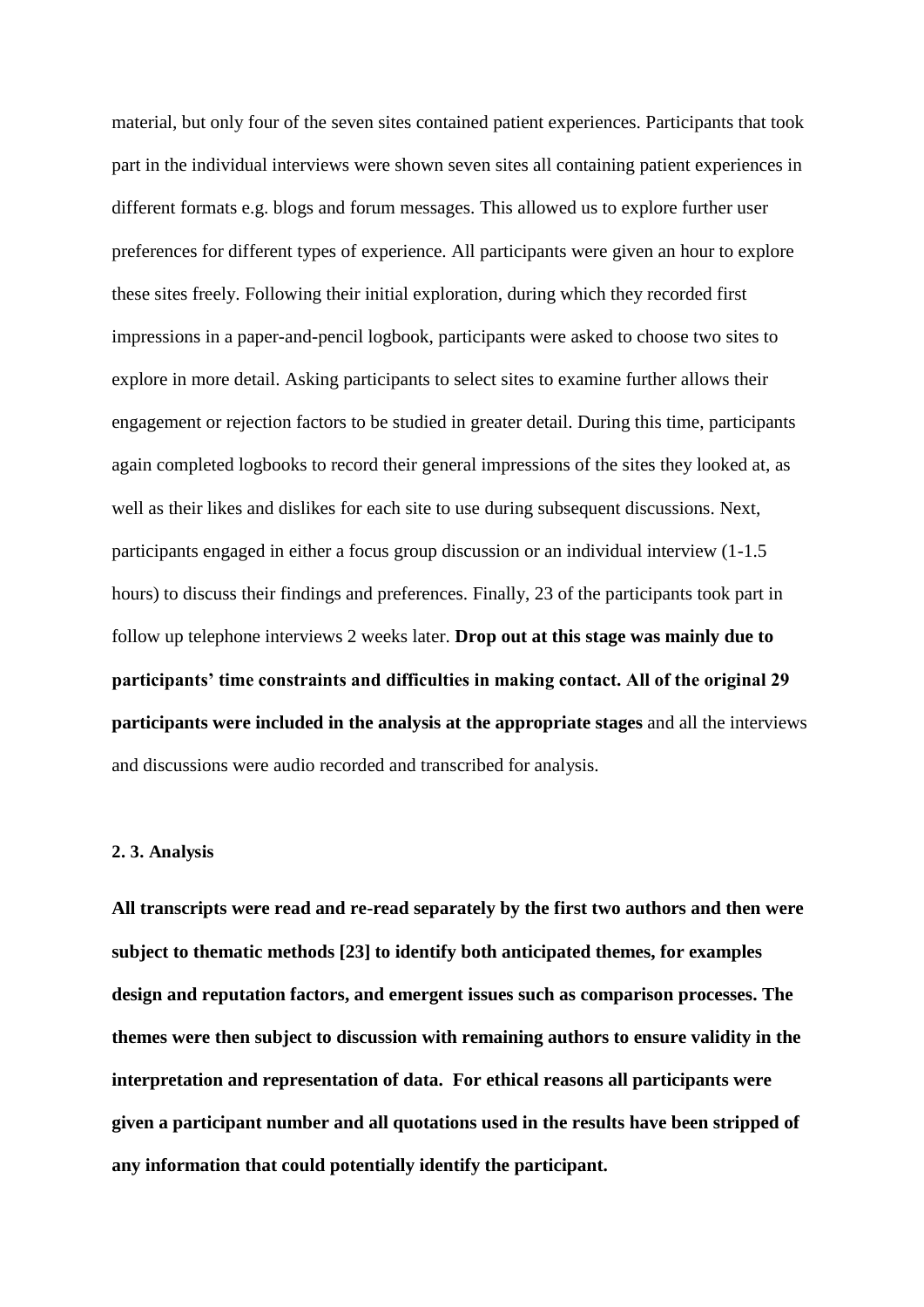## **3. Results**

## **3.1. Overall findings**

**The results paint a picture of how people with asthma navigate their way through online patient experiences and engage with the material they find. In broad terms patient experiences are viewed in a positive manner within the boundaries of welldesigned websites. As people step through the engagement process they select sites that contain relevant experiences those that provide value to people searching for information and support. Online patient experiences are used in a fairly immediate sense to re-engage with issues and to re-establish behaviors, and looking forward have the potential to underpin longer term behavior change and provide access to social support. This staged process of engagement is outlined in Table 1 and is described in more detail below.** 

**<insert Table1>** 

| <b>Key theme</b>        | <b>Description of theme</b>                                                |  |  |  |  |
|-------------------------|----------------------------------------------------------------------------|--|--|--|--|
|                         |                                                                            |  |  |  |  |
| <b>Selecting sites</b>  | People screen out low trust sites.<br>$\bullet$                            |  |  |  |  |
|                         |                                                                            |  |  |  |  |
|                         | Good, clear design and positive reputation are important<br>٠              |  |  |  |  |
|                         | factors in relation to trust.                                              |  |  |  |  |
|                         |                                                                            |  |  |  |  |
|                         | Patient experiences enhance the visual appeal of the website.<br>$\bullet$ |  |  |  |  |
|                         |                                                                            |  |  |  |  |
| <b>Finding relevant</b> | People seek online authors who resonate in terms of age<br>$\bullet$       |  |  |  |  |
| patient                 | gender and background.                                                     |  |  |  |  |
|                         |                                                                            |  |  |  |  |
| experiences             | People prefer stories that match their own experiences,<br>٠               |  |  |  |  |
|                         |                                                                            |  |  |  |  |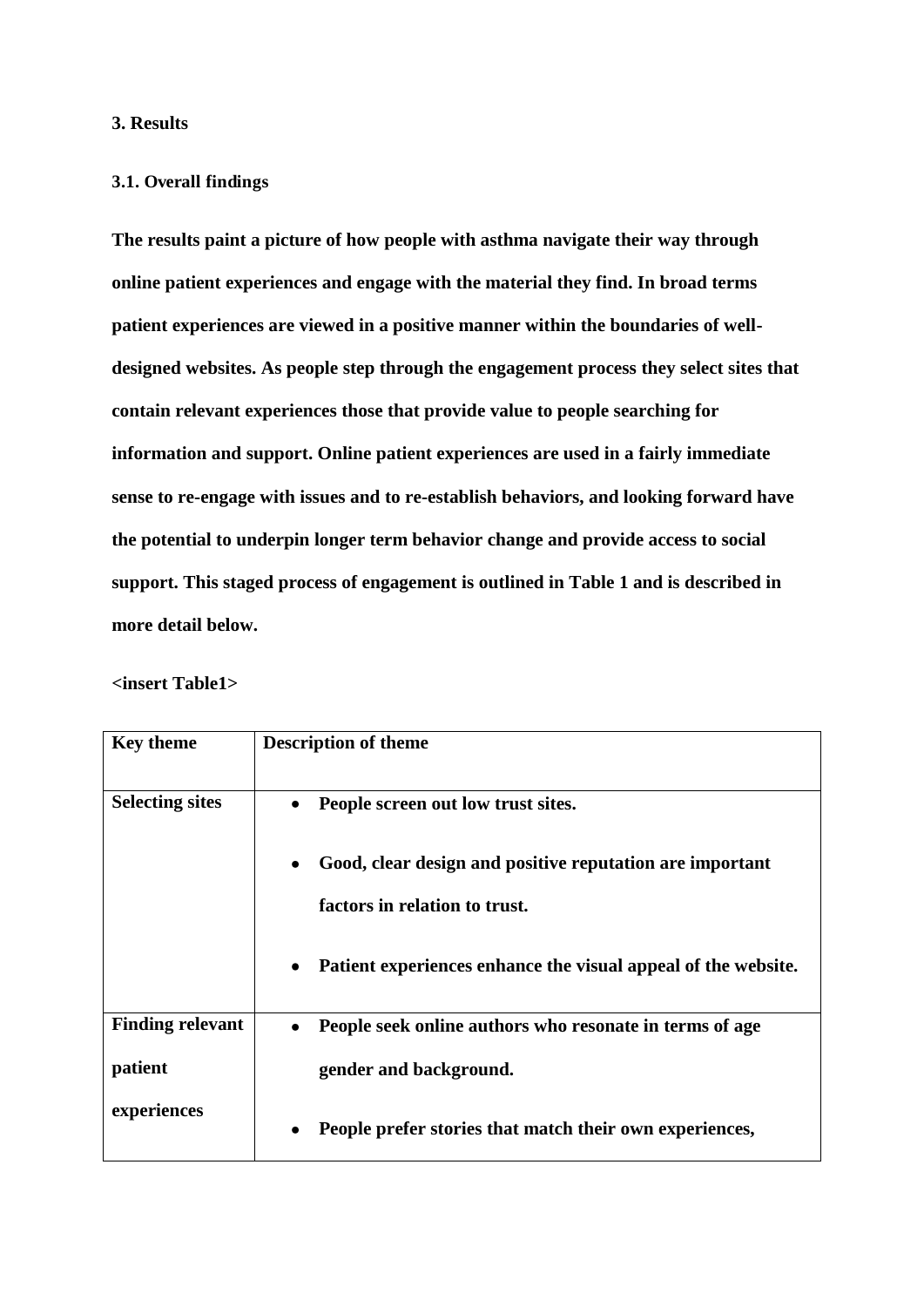| understanding or outlook.                                               |  |  |  |  |
|-------------------------------------------------------------------------|--|--|--|--|
| Higher engagement evident with directly relevant content.               |  |  |  |  |
| Patient accounts allow people to compare and contrast<br>$\bullet$      |  |  |  |  |
| different asthma journeys.                                              |  |  |  |  |
| Encourage people to re-engage with the seriousness of the<br>$\bullet$  |  |  |  |  |
| condition.                                                              |  |  |  |  |
| Stories reinforce facts that were already known or provide<br>$\bullet$ |  |  |  |  |
| new information.                                                        |  |  |  |  |
| Led to people re-establishing familiar behaviors e.g. inhaler use.      |  |  |  |  |
| Encourages discussions about asthma and asthma self management          |  |  |  |  |
| with friends and family.                                                |  |  |  |  |
| People envisaged the future potential of online patient experiences     |  |  |  |  |
| e.g. providing social and emotional support.                            |  |  |  |  |
|                                                                         |  |  |  |  |

# **3.2. Navigating and selecting sites**

As in previous studies [22, 24], patients' initial impressions of all the sites were influenced by the design quality of the site they visited. Participants preferred sites that were well laid out and easy to navigate. They also showed a strong preference for familiar sites and those with a credible, impartial reputation. Participants believed that patient experiences enhanced the visual appeal of the site and brought the information 'closer' to the reader.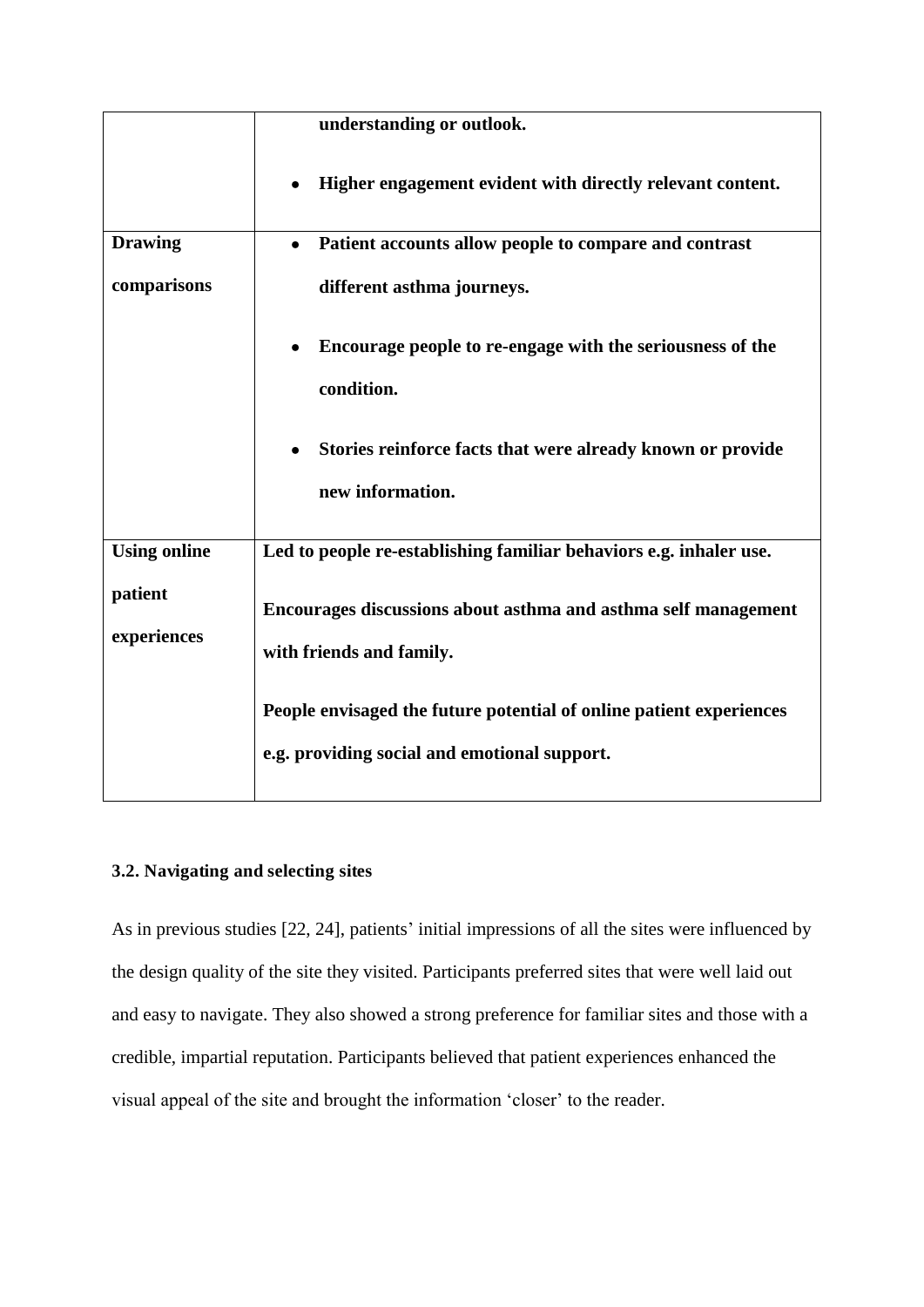*"I think [patient experiences] makes it more valuable. I think it's good. I think without that it*  kinds of feels a bit distant and not as personal. Whereas putting it in, it*'*s showing that there *are people in the same boat as you. It makes you feel kind of …part of i*t rather than alone *and isolated."* (Focus group, P2)

## **3. 3. Finding relevant patient experiences**

**Having screened out poorly designed websites participants were then subsequently drawn to those sites containing patient experiences, but only if the contributions seemed to come from individuals judged to be similar to themselves, who could offer 'relevant' stories.** For those engaging with the online patient experiences, the main task was to find a resonating voice (i.e. an online author that was comparable in terms of age, gender and background) and a story they could relate to at some level. Likewise, engaging stories were those that matched the participants' own experience, understanding, or outlook. In some situations, however, the voice and the story were simply likeable either because they drew empathy from the reader or connected with them through their written style, perceived manner, or some other idiosyncratic feature. The participants took care to compare the patients' experiences with their own experience, understanding, or outlook. The 'author's' characteristics were usually considered first. This including factors such as age, length of time since diagnosis and severity of asthma with participants preferring experiences which seemed more relevant to them in terms of these characteristics.

*"*The first one, the three stories, they were older people. I think they were a little bit extreme. *I don't* think *they're typical of an everyday asthma sufferer .*.. *so I don't see the relevance of*  those particular ones. *I think it would probably be more useful to have younger people's*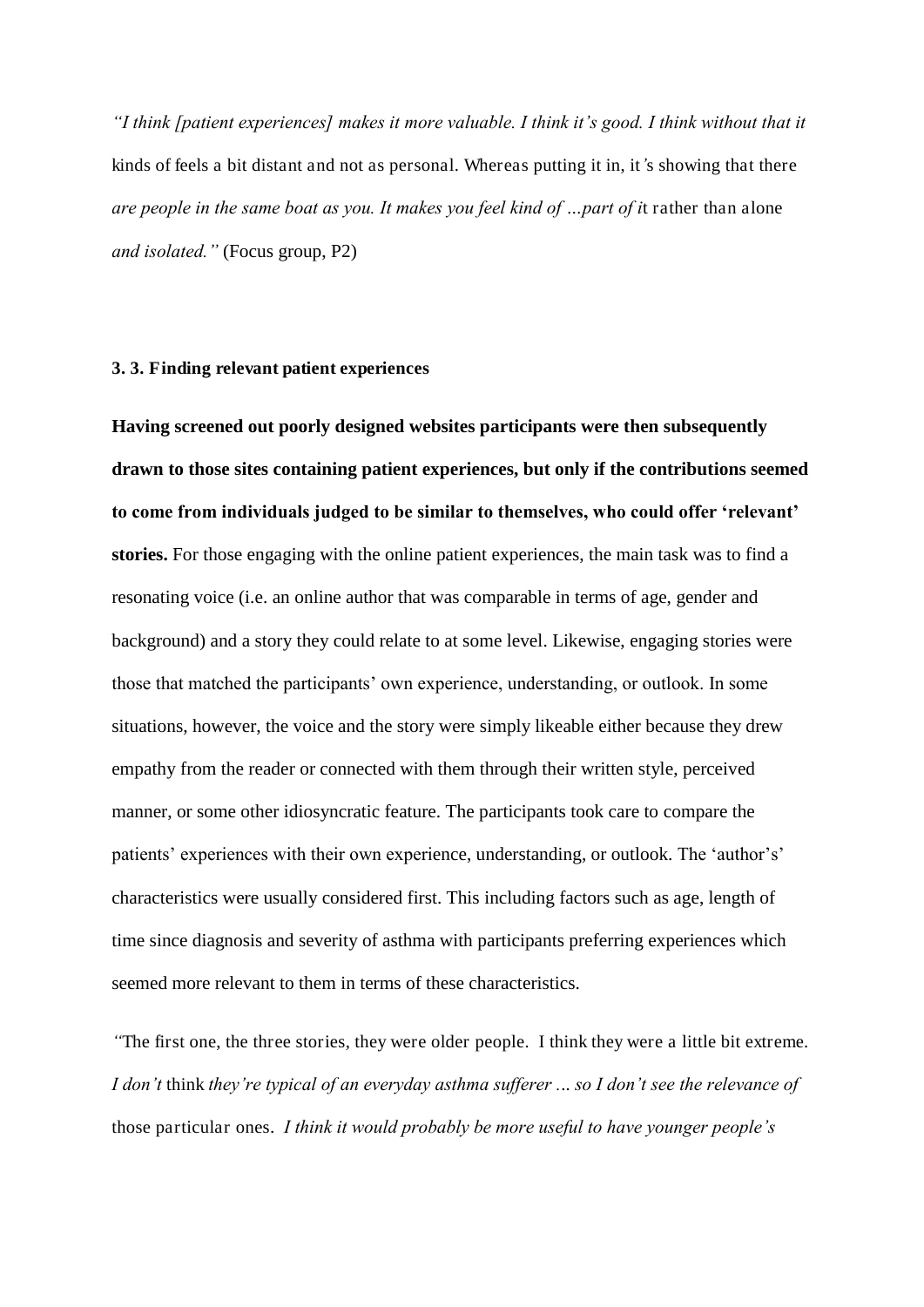experiences, what triggers them more, how people have reacted if they needed help that kind of thing.*"* (Focus group, P15)

*"*I just thought they were completely irrelevant to me because *I haven't got severe asthma."*  (Interview, P4)

Other points of comparison centred upon the message content itself rather than the characteristics of the author. Consequently, participants engaged with patient experiences that provided them with applicable, relevant content.

*"Yeh I did read a few only the ones that were applicable to me, so the ones that were about*  coughing.*"* (Interview, P11)

## **3. 4. Drawing comparisons**

Engaging with this careful comparison process led to a number of different outcomes for the participants. Some of those that had found 'relevant stories' online reported learning something new from the patient experiences. For others, the information presented through personal accounts also appeared to reinforce facts that were already known or, in some cases, provided a new slant on 'the basics' that they had originally learned from their doctor or nurse.

*"[It showed me] the difference between prevention and relieving. I have not thought of that I*  know there are different inhalers with different colors *but I didn't realize what the real difference was between them."* (Focus group, P2)

*"But there was the kind of stuff, most of it you already knew from what I had been told by the doctor but then some of the stuff I didn't realise. I know that som*e people say that swimming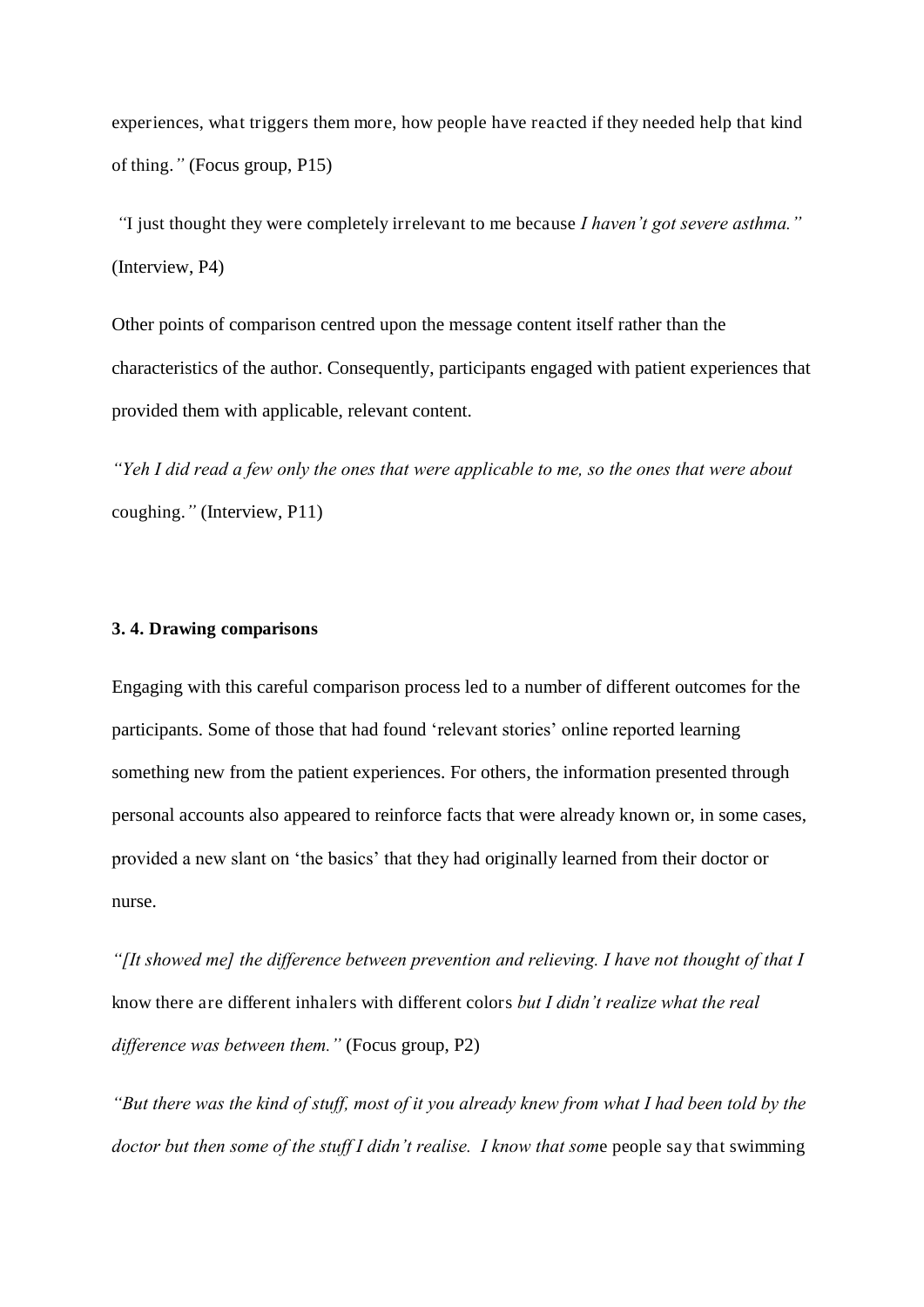*is really good for you, but I didn't realise that so many people said that it helped them when*  they were swimming because of their asthma.*"*(Interview, P7)

However, even those who claimed to be quite knowledgeable about their condition were generally interested in the different kinds of patient journey that others had experienced. They were able to use the patient experiences as a way of comparing their own knowledge and understanding of asthma with that of someone else.

*"I feel q*uite confident in what I actually know about it in terms of just the base level of information but I found I learned a lot more from actually listening to, and reading about the *other peoples' experiences and how they handle different situations in compari*son to how I do and also just the different range of treatments." (Focus group, P6)

Another consequence of the comparison process was that participants invariably considered the people sharing their experiences online to be worse off than themselves. Engaging in this form of social comparison allowed the participants to reflect upon their own knowledge and experience, and to re-engage with the seriousness of asthma and its control mechanisms. Whilst a few patient experiences were considered too extreme to be in any way relevant, others reminded people about the potential consequences of asthma. They served to heighten awareness of the condition and allowed participants to rehearse intentions regarding control mechanisms.

*"I think that now I've looked at e*rm and read some of the experiences it*'*s helped me realise I should probably like take care of myself a bit more and should probably go and get a check *up."* (Interview, P5)

#### **3. 5. Making use of online patient experiences**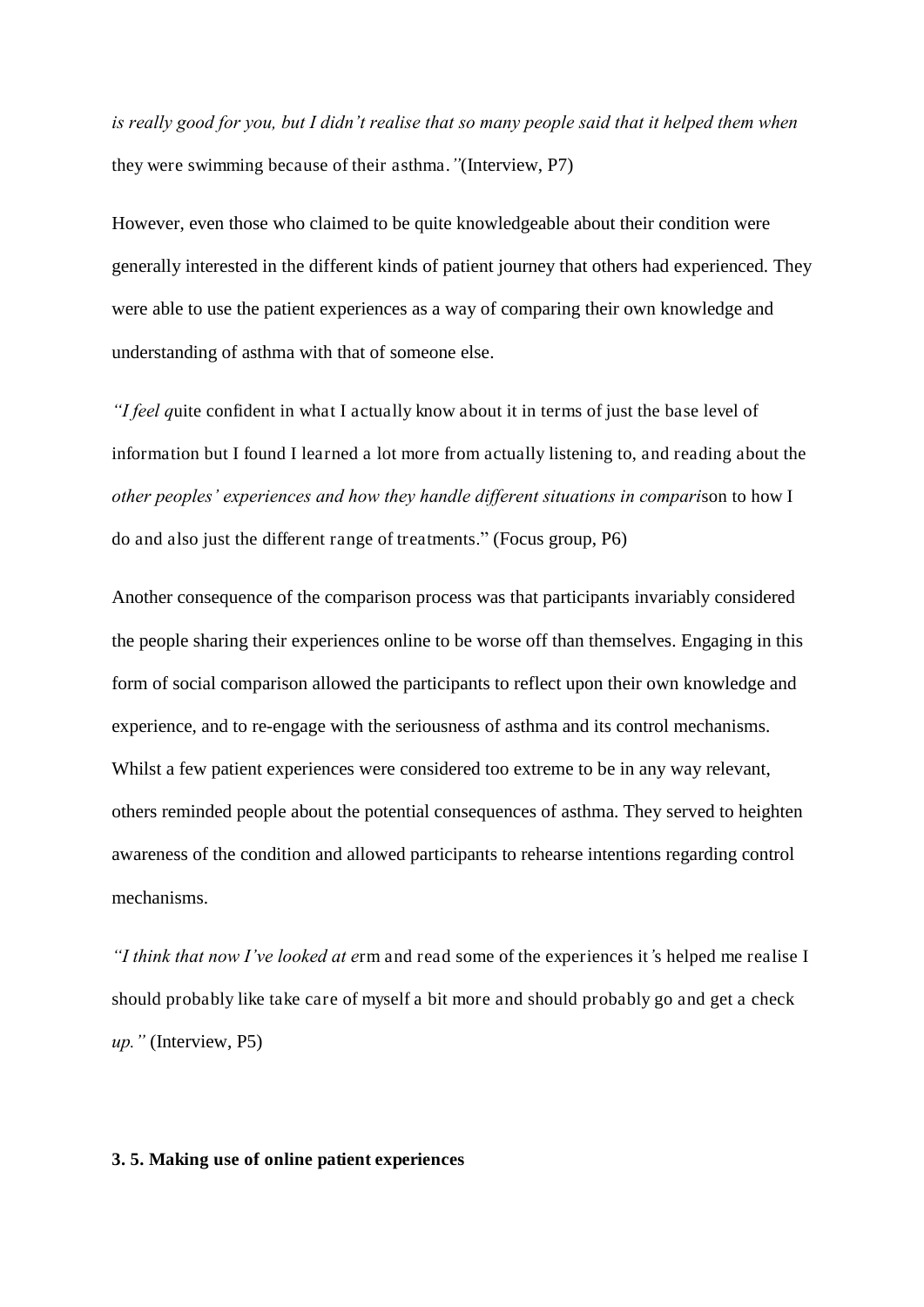At the start of the study, participants reported a high level of knowledge about their condition and were unsure as to what new information about asthma, if any, they needed. At the follow up interview they maintained this overall position but did appear to have used the information within the patient experiences to re-establish familiar behaviours. These behavioural outcomes related to better self-management, either through improved inhaler use or arranging asthma reviews with the specialist nurse.

*"I suppose it'*s made me a bit like more care*ful about it. I always check that I've got my inhaler in my bag now; I don't want to be one of those crazy people in the blogs."* (Interview, P10)

*"I've decided that I should probably go and get it checked up.... so I am going to sometime*  in December just *to have an asthma check."* (Interview, P5)

In addition, several participants had discussed the online patient experiences with their close friends and family. These discussions had helped the participants to construct a narrative around asthma that highlighted the seriousness of the condition, as well as allowing them to pass on practical guidance as to what to do in the case of emergency. Finally, even those patients who managed their asthma well tended to accept that online support was important to others or might be useful to them in the future.

*"Yeah I think it's good, good support, especially for people that sort of whose asthma's quite bad and can't get out as much as they'd like to and interact with people. It's good for*  communicating and letting off s*team."* (Focus group, P6)

*"There were loads of people passing advice in terms of sleeping techniques; I particularly*  picked up on a couple of times. If I was to maybe ever struggle in those kinds of situations again I might use that in future.*"* (Interview, P5)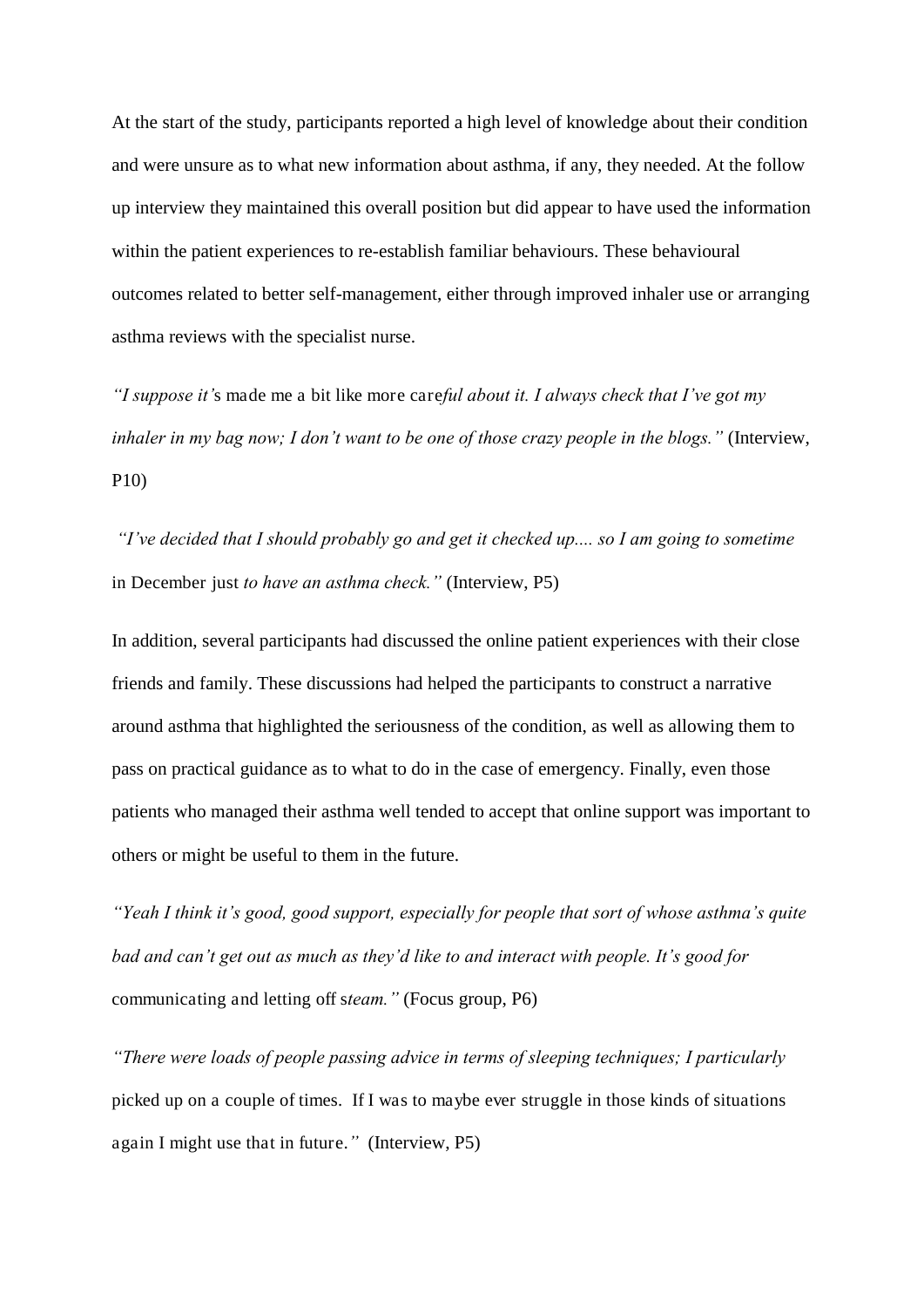## **4. Discussion and conclusion**

#### **4. 1. Discussion**

This study examined how people with asthma navigate their way through online information and make use of the shared patient experiences they find. Participants were initially drawn to websites with good design quality. In line with previous studies [22, 24], we noted that participants preferred sites that were easy to navigate and looked professional. Participants were then subsequently drawn to those sites containing patient experiences, but only if the contributions seemed to come from individuals judged to be similar to themselves (e.g. age and length of time since diagnosis) and could offer 'relevant' stories.

Before the study, participants were unsure what else they could or should know about asthma but as they started to engage with the online patient experiences, many chose to explore certain stories in more detail through comparing their own experiences with those online. This comparison process allowed for recognition of their experiential asthma knowledge [7] with participants able to reflect upon the ways in which they had experienced and handled certain situations in regards to their asthma. Despite many participants reporting a high level of asthma knowledge prior to the study, many were still able to acquire hints and tips regarding the management of their condition. For others it was a case of confirming or even fine tuning their existing knowledge.

However, one consequence of this comparison process was that participants sometimes dismissed potentially useful hints and tips for managing their asthma on the grounds that the online experience was written by someone different to them. Most participants thought that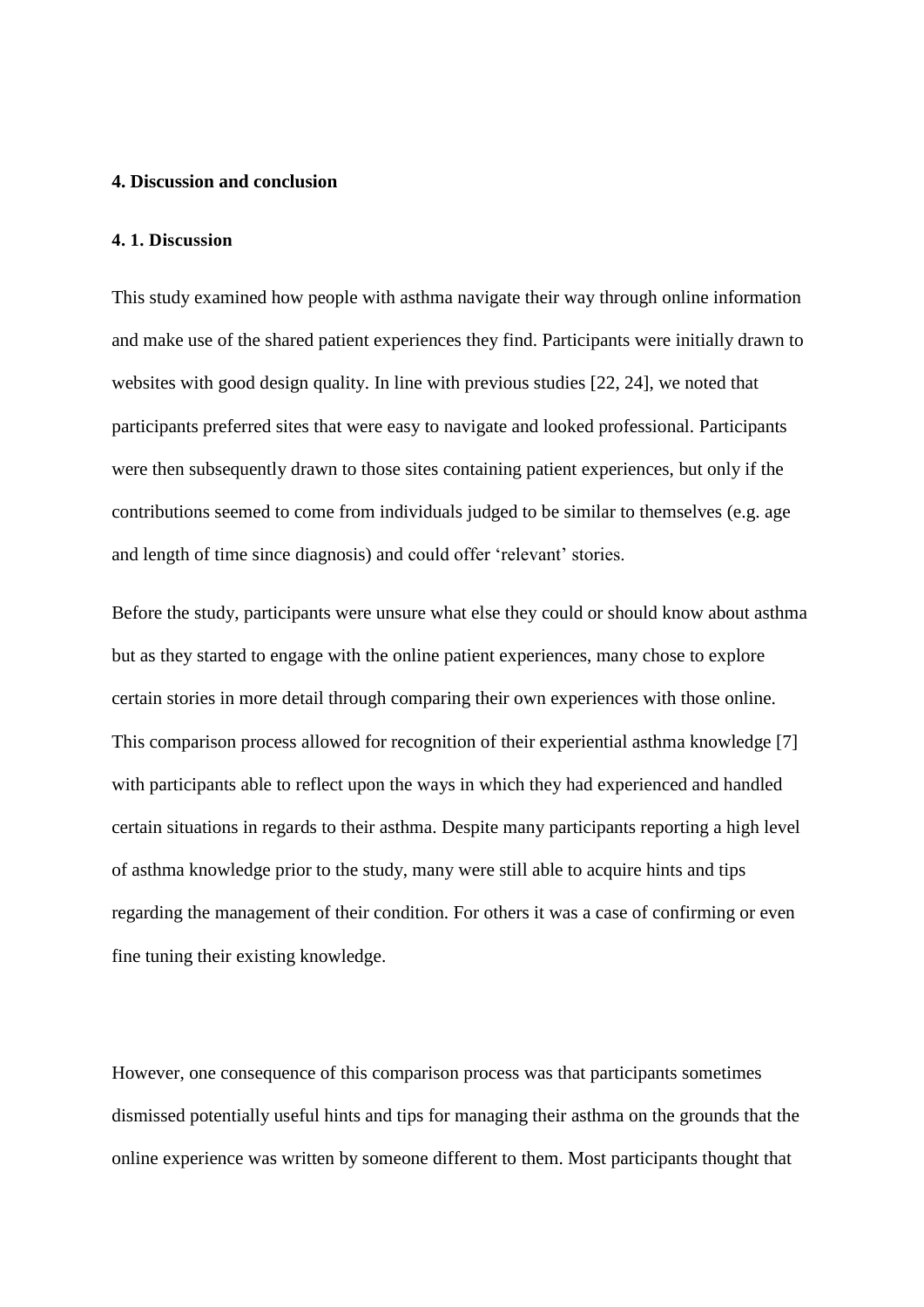the online contributions came from people who were worse off or had more severe asthma than themselves. This process of downward social comparison has been noted in other health settings in which people under threat evaluate themselves favourably in comparison to others [25]. A consequence of this process is that for some, the patient experiences served as a reminder of the potentially serious nature of the condition and triggered some re-engagement with the self-management programme.

For people with certain kinds of chronic diseases, such as asthma, the access to information is relatively straightforward in comparison to other potential users of patient experiences, for example, carers of people with Multiple Sclerosis (MS) [26]. However, for the asthma patients sampled here, the sense in which they were 'asthmatics' had not been reinforced since their initial diagnosis when information had been made freely available. The time elapsed since diagnosis and the health information that accompanied it had often meant that participants had forgotten the potentially serious nature of the disease. Without a constant reminder of symptoms, they were unaware of the most up-to-date information and advice about asthma.

The potential uses of patient experiences described by our participants show some overlap with the domains noted in the recent literature. For example, Ziebland and Wyke [21] have argued that access to patients' stories is associated with, inter alia, finding information, feeling supported and behavior change**. Our findings give support to the notion that people can use online patient accounts in a number of different ways in relation to managing their chronic health conditions. In terms of limitations this study employed a relatively short follow up period. Whilst some signs of behavior change etc were observed at this point a longer term follow up would allow some of those behaviors to become better established and thus confirmed. In addition it may allow the development**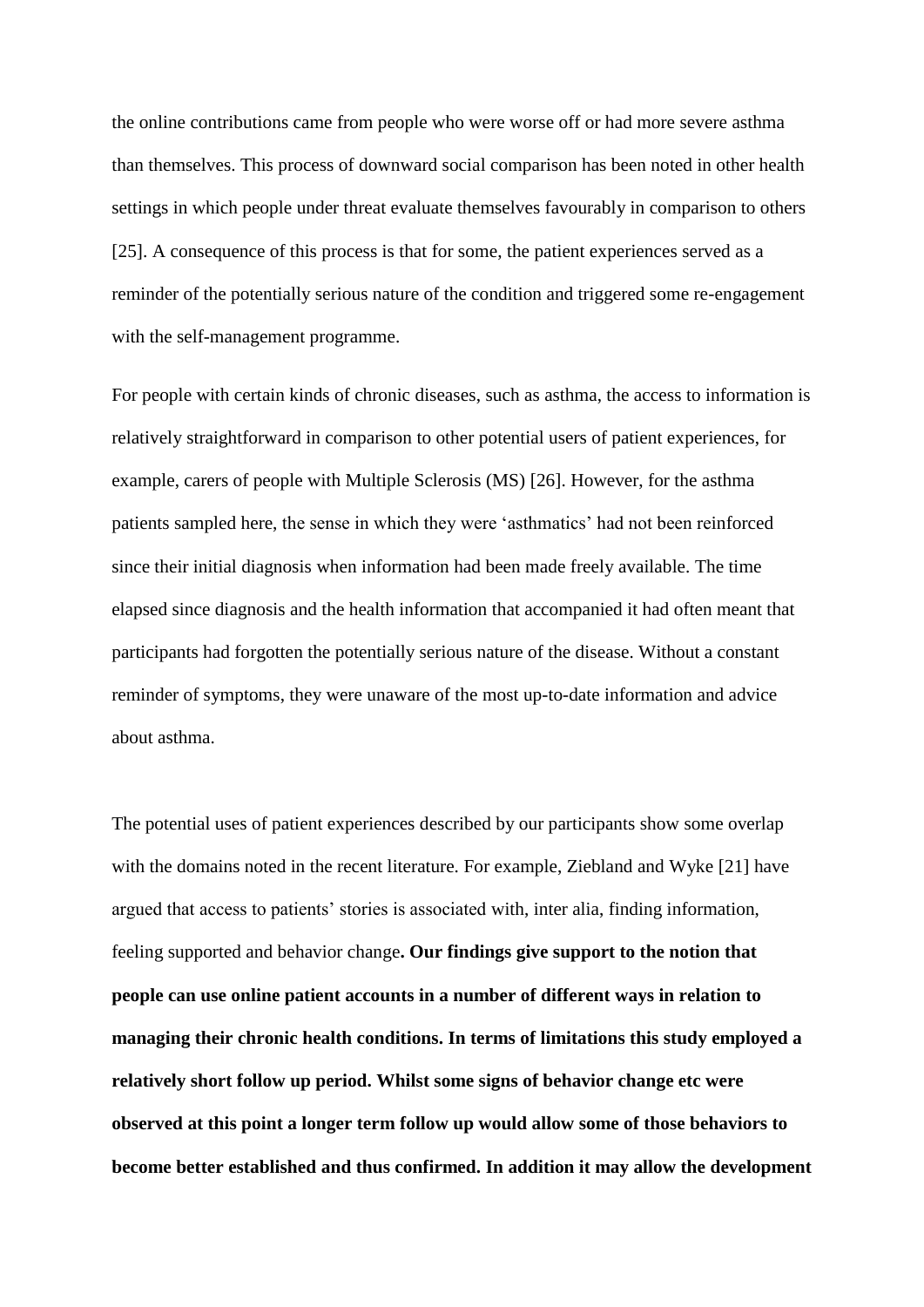**of online supportive relationships that some participants suggested they could imagine utilizing as part of their future self management plans. This study involved a relatively small number of participants a larger scale project examining people with asthma and their use of online patient experiences is currently being undertaken as part of a multidisciplinary e-Health group research program. Using an online trial methodology, it will serve to test out some of this study's findings relating to asthma patient outcomes.**

#### **4. 2. Conclusion**

This study has provided an insight into how people with asthma engage with online patient experiences. The study has allowed us to examine how participants view, value, and use different patient experiences. For many asthma sufferers, engaging with the online patient experiences was associated with acquiring hints and tips on management and visualizing the potential seriousness of their condition. This had led some to re-examine their existing knowledge, services, or the usefulness of their self-management programmes. Follow up interviews showed that, for a number of participants, viewing other patient experiences had caused them to re-engage with asthma self-management, including improved use of inhalers, and arranging asthma reviews with health care professionals. Future research should focus on exploring the robustness of these findings in relation to specific groups of asthma patients, such as those with more severe asthma, or younger patients who may feel more isolated and stigmatised [27].

## **4. 3. Practice implications**

People with asthma find patient experiences interesting and value their inclusion on information based websites. Health professionals can help people with asthma by referring them to appropriate websites, whilst being aware that online patient experiences are most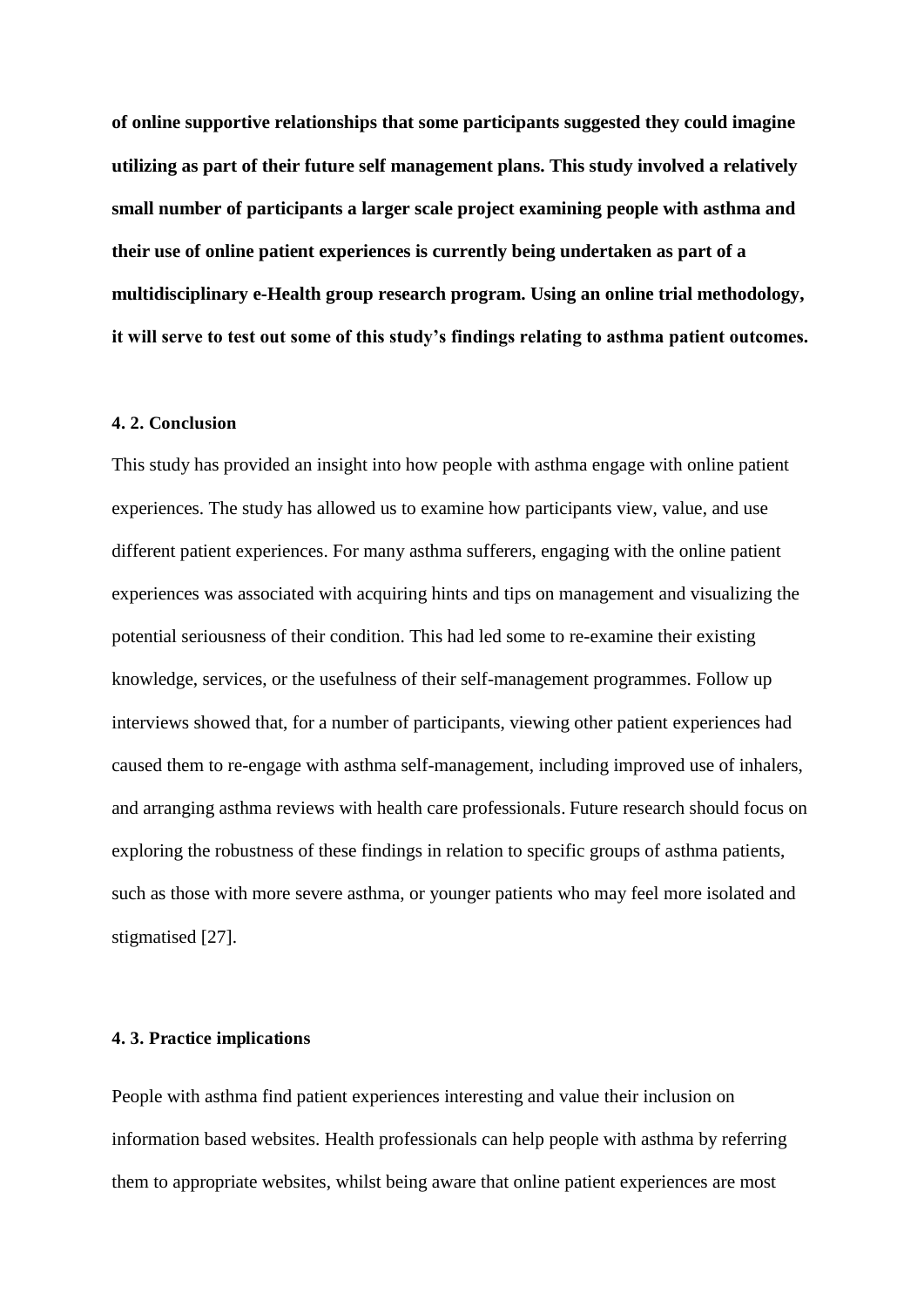engaging when they resonate with the participants own situation and experience. Engaging with patient stories can increase knowledge and awareness of asthma and may help people reengage with asthma self management. Designing health websites with these factors in mind would also be advantageous.

## **Acknowledgements**

This publication presents independent research funded by the National Institute for Health Research (NIHR) under its Programme Grants for Applied Research programme (RP-PG-0608-10147). The views expressed in this publication are those of the authors and not necessarily those of the NHS, the NIHR or the Department of Health.

## **References**

[1] World Health Organization.<http://www.who.int/respiratory/asthma/en/>2012 [accessed 17.12.2012]

[2] Asthma UK website.<http://www.asthma.org.uk/>2012 [accessed 17.12.2012]

[3] Warsi A, Wang PS, LaValley MP, Avorn J, Solomon DH. Self-management Education Programs in Chronic Disease: A Systematic Review and Methodological Critique of the Literature. Arch Intern Med. 2004;164(15):1641-1649. doi:10.1001/archinte.164.15.1641.

[4] Global Initiative for Asthma (GINA). Global strategy for asthma management and prevention. GINA;2009, [www.ginasthma.org.](http://www.ginasthma.org/) [accessed 17.12.2012]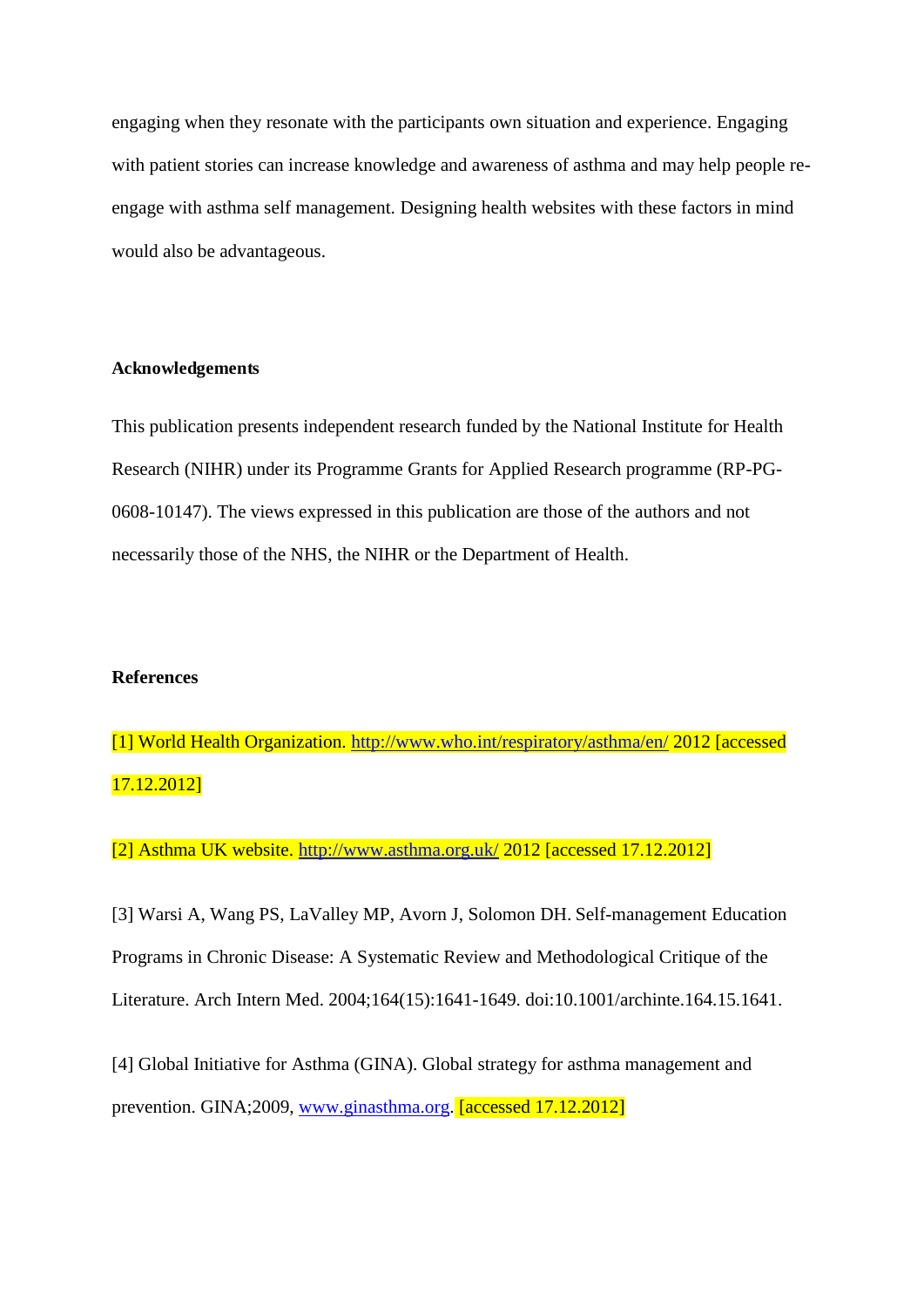[5] Rabe KF, Adachi M, Lai CK, Soriano JB, Vermeire PA, Weiss KB, Weiss ST. Worldwide severity and control of asthma in children and adults: the global asthma insights and reality surveys. J Allergy Clin Immunol 2004;114:40-7.

[6] Adams S, Pill O, Jones A. Medication, chronic illness and identity: The perspective of people with asthma. Soc Sci Med 1997;45:189-201.

[7] Ring N, Jepson R, Hoskins G, Wilson C, Pinnock H, Sheikh A, Wyke S. Understanding what helps or hinders asthma action plan use: a systematic review and synthesis of the qualitative literature. Patient Educ Couns 2011;85:e131–43.

[8] Ruddell K, Hareendran A, Bonner N, Arbuckle R, Burbridghe C, Abetz L. Patients' experiences of asthma control and clinical guidleines: perspectives from a qualitative study. Resp Medicine 2012;doi:10.1016/jrmed.2011.08.024.

[9] Saini B, LeMay K, Emmerton L, Krass I, Smith L, Bosnic-Anticevich S, Stewart K, Burton D, Armour C. Asthma disease management—Australian pharmacists' interventions Improve patients' asthma knowledge and this is sustained. Patient Educ Couns 2011;83:295- 02.

[10] Caress A-L, Luker K, Woodcock A, Beaver K. An exploratory study of priority information needs in adult asthma patients. Patient Educ Couns 2002;47:319-27.

[11] Eysenbach, G, Powell, J, Kuss, O, Sa, E-R Empirical studies assessing the quality of health information for consumers on the world wide web, a systematic review. JAMA 2002; 287(20):2691-700.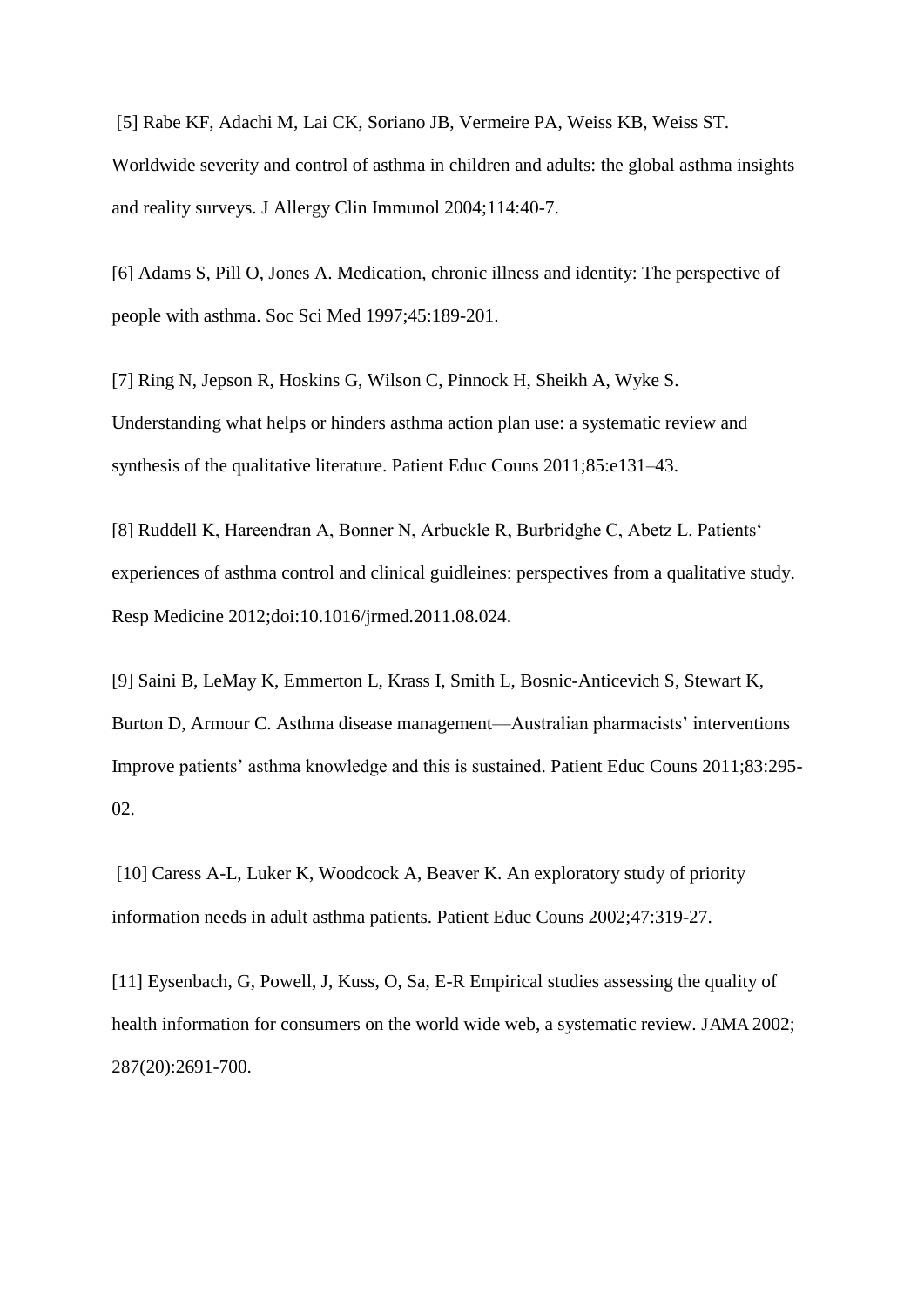[12] Harris PR, Sillence E, Briggs P. Perceived threat and corroboration: key factors that improve a predictive model of trust in Internet-based health information and advice. J Med Internet Res 2011;13(3):e51 doi:10.2196/jmir.1821.

[13] Croft DR, Peterson MW. An evaluation of the quality and contents of asthma education on the World Wide Web. Chest 2002;121:1301-7.

[14] Sillence, E., Briggs, P. Harris, P, Fishwick, L. (2007). Going online for health advice: Changes in usage and trust practices over the last five years. Interacting with Computers, 19, 397-406.

[15] Fox, S. The social life of health information, 2011 Retrieved from [http://pewinternet.org/~/media/Files/Reports/2011/PIP\\_Social\\_Life\\_of\\_Health\\_Info.pdf.](http://pewinternet.org/~/media/Files/Reports/2011/PIP_Social_Life_of_Health_Info.pdf)

[16] Mo, P. K. H., & Coulson, N. S. (2008). Exploring the communication of social support within virtual communities: A content analysis of messages posted to an online HIV/AIDS support group. Cyberpsychology & Behavior, 11(3), 371-374.

[17] Rozmovits L, Ziebland S. What do patients with prostate or breast cancer want from an Internet site? A qualitative study of information needs. Patient Educ Couns 2004;53:57-64.

[18] Coulson NS, Buchanan H, Aubeeluck A. Social support in cyberspace: a content analysis of communication within a Huntington's disease online support group. Patient Educ Couns 2007;68:173-8.

[19] Entwistle VA, France EF, Wyke S, Jepson R, Hunt K, Ziebland S, Thompson A. How information about other people's personal experiences can help with healthcare decisionmaking: a qualitative study. Patient Educ Couns 2011;85:e291-8.